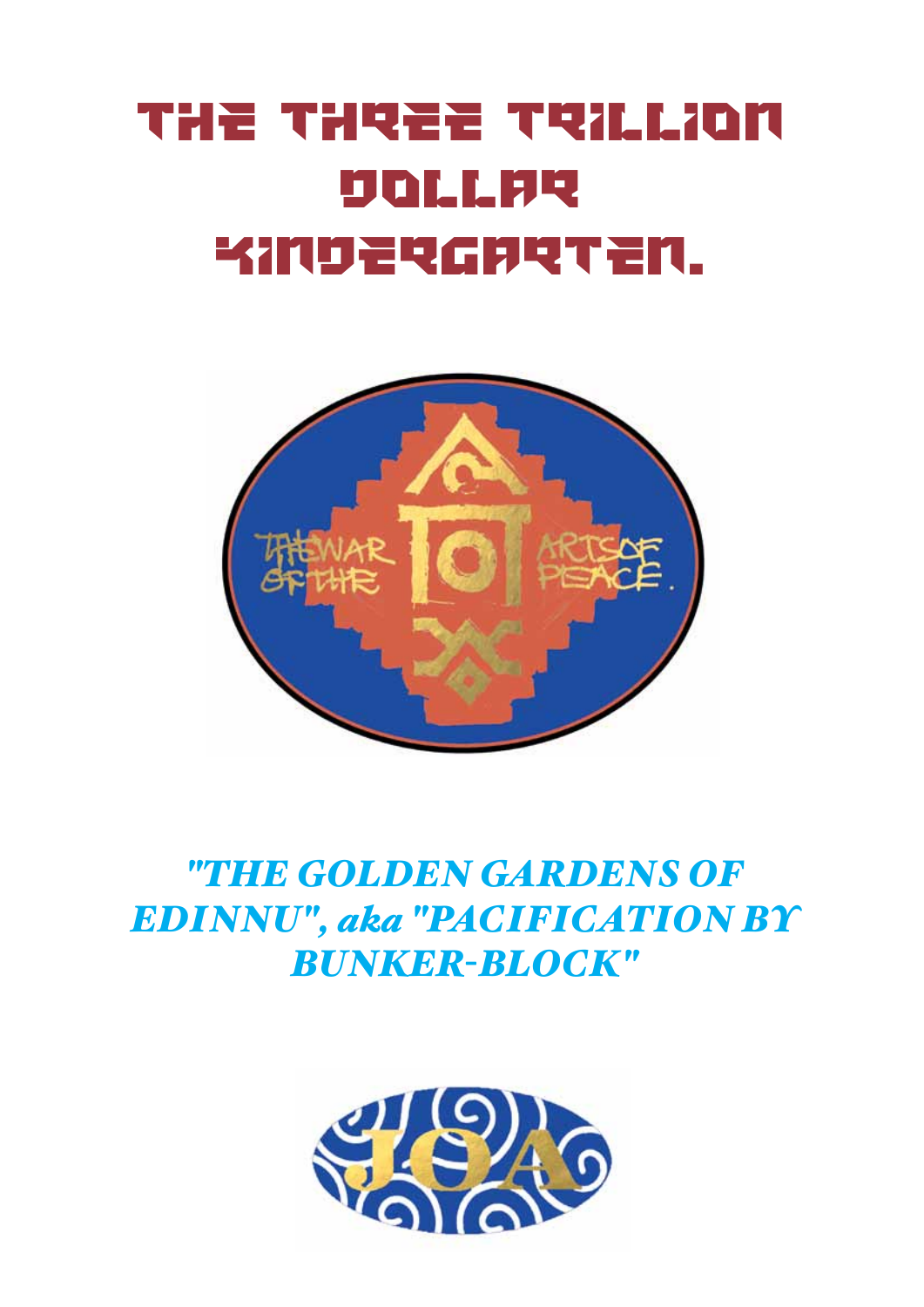#### *A SHORT INTRODUCTION TO THE 'GIANT'.*

**It seems hardly possible that there would be anyone alive on this planet who did not know that catastrophe would befall them if they should seriously disturb the Great American Public. Nikita Khruschev was one of these local-boy innocents when he sent the hound Laika beeping across the wide skies of Mom and Pop's back yard. The suicide of Western Communism was Kruschev's epitaph. The USA was smarting from "losing" the China that they had helped fight Japan. Ho Chi Minh had never directly harmed Uncle Sam. But who could not notice that while the USA 'lost' Vietnam, the level of death and destruction was apocalyptic. I never read anything persuasive of the reasoning behind the Saudi Boys who flew the airliners into the Twin Towers. The Aeroplane first flew in the 20C USA. The skyscraper was a 19C American invention. The symbolism of contriving that these two All-American machines should kill thousands of Americans was viscerally forceful. What did these silly boys expect would happen? One may assume that it was not for the Wahabis to get off scot free and for the Afghans and Iraqis to suffer an endless death.**

# *A WHOLE CONTINENT QUADRATED. WAS IT FOR 'ARCHITECTURE'?*

**The USA knows, from recent experience that it was they, alone, who made America. They are not going to forget this. There are "red lines" that one does not cross when dealing with this giant. The USA is as 'strange' as any human culture. One must be aware of that which make the USA 'different'. One of these is that North America is an entire continent that has been "quadrated". No other stretch of the Globe has received this hubristic stamp to anything like the same extent. In 1953, when driving my first automobile Northwards in Alberta I used to extinguish my headlights so as to navigate by the brilliant prarie full moon. The only danger was meeting a sudden right-angle kink that existed only because these endlessly straight roads had to jink sideways occasionally as they all converged onto the North Pole.**

# *A CULT OF SOLITUDE: JEFFERSON'S "SAXON DEMOCRACY".*

**Thomas Jefferson, while governing the USA at the height of the 'Enlightenment', set, in 1873, his Geographer-General Thomas Hitchins to walk in straight lines to the Missisippi. The land was "Sectioned" into one-mile squares. This readied America for Jefferson's political ideal of a "Saxon Democracy" of farmers. Each would build a central hut and chop down trees until, like Stanley greeting Livingstone, the Neighbours met each other across their denuded boundaries. Jefferson's political theory was that his citizens would be so isolated from each other that the corruptions of realpolitic would be eliminated. The congress of these marooned hermits would be with God, aka the Rain-guage. The French, Spanish and Canadian colonists settled along natural features like rivers and other routes. By dwelling close to these conveniences, they found it easier to socialise. Whether this corrupted them I cannot say. Studies have shown that it kept them freer from registered insanity than the citizens of Jefferson's "Saxon Democracy".** 

*2016 A THREE TRILLION DOLLAR KINDERGARTEN-2*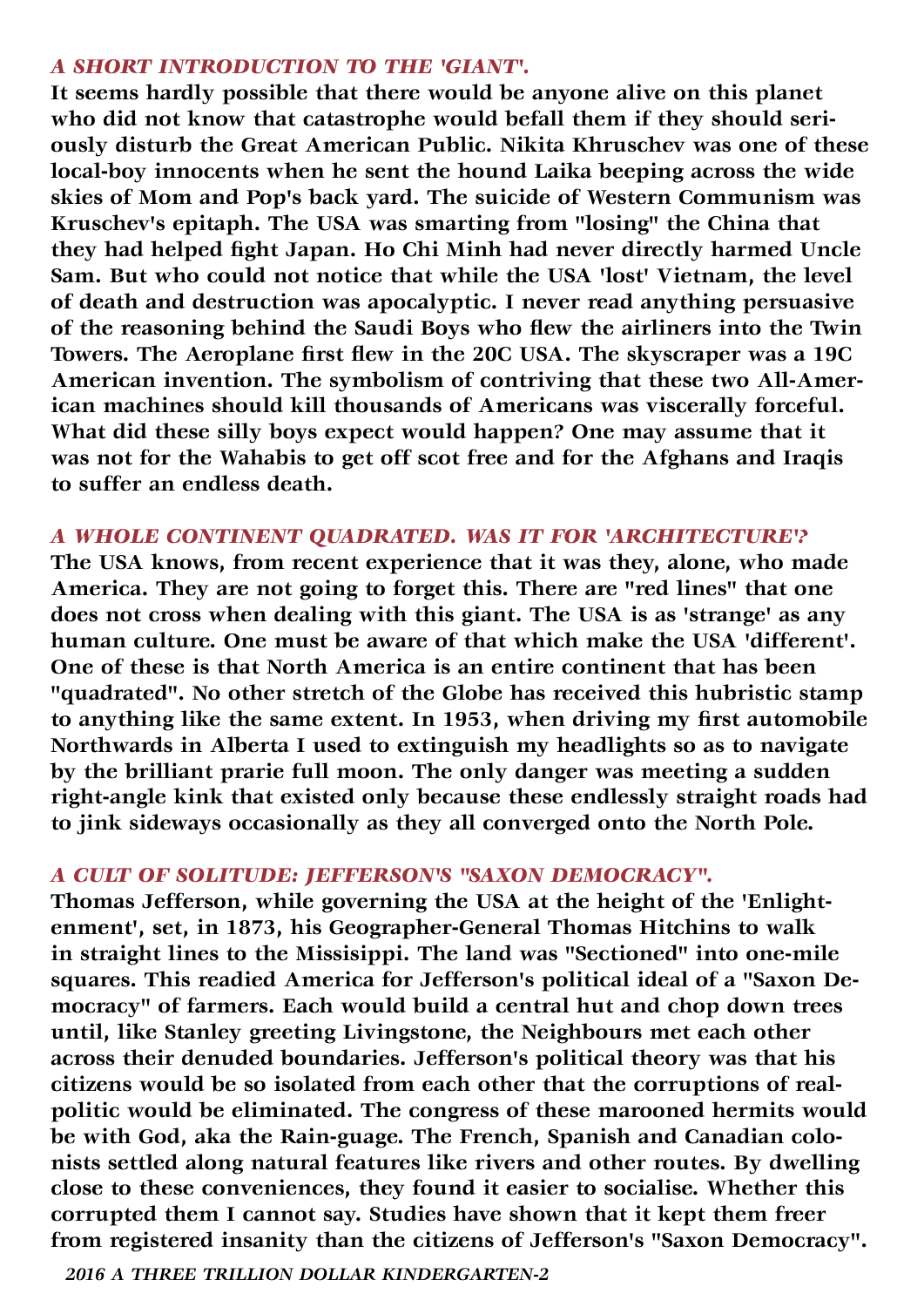#### *THE ALL-AMERICAN 'INDIVIDUAL' OWNS LAND "IN FEE SIMPLE"*

**Andro Linklater argues, in his book "Measuring America", that the USA speaks English because the ownership of land 'in Fee Simple' was current in Britain 200 years before either France or Spain. He reports that there were only five 'freeholders' in the whole of Spanish California. All others held their land on leases from the King. Oswnership in Fee Simple enabled the individual landowner to exploit his land exactly as he pleased, without regard for any external agent. It was this form of ownership that attracted such a huge press of immigrants to the seven British East-Coast colonies that they overwelmed the more sparsely occupied French and Spanish lands. Linklater argues that when this was combined with London's Banks, overflowing with global capital, and the roads built along Jefferson's quadrations, turning the Continent into an ocean whose ships cargoed on wheels, then little more is needed to explain why it is English, as Bismark presciently remarked, that is spoken in North America.**

#### *ANTE-DILUVIA AND THAT "SINKING FEELING*

**In 2001, the tropical storm Allison dropped 35 inches of rain onto Houston. 70,000 homes were flooded and nine billion dollars of damage caused. I experienced a lesser one of these. The small roads serving Rice University are built like shallow canals along which the large local automobiles plough ahead with rushing water up to their axles. To cross from one to the door of one's destination is to walk through an industrial douche. It is a submarine experience. Yet when I built my best building, ever, in Rice University Houston, its site had already sunk nine feet during the hundred years since that University's foundation in 1912. Houston is only fifty feet above the storm-tossed Gulf of Mexico. It was still legal, in the 1990s (it may still be so), to dig a borehole and pump at will. Will the USA ever curtail its cult of individual liberty? Only they can decide.**

## *SOME FRIENDLY ADVICE: "TURN UP THE HEAT".*

**Many educated Americans feel today that they should become "less American". They are wrong. Humanist America is mostly a disaster. Americans should never abandon their origins. They need to become "more American". But to do so they need to pick-up more from abroad. America was the great melting pot. They should turn up the heat and throw more into the cauldron. What I took to them in Houston, with my best building, was a set of ideas that would make them 'better' at what they already do. These ideas are not natively 'English'. Architecture was invented elswhere. Neither, even where brilliantly executed, has Architecture ever been effectively theorised. I have tried to remedy this deficiency. My theorisations were invented by an Englishman who loves America. And when has the 'exotic' ever prevented the USA from taking what it wanted! America had, when it was 'great', a way of making everything 'its own'.**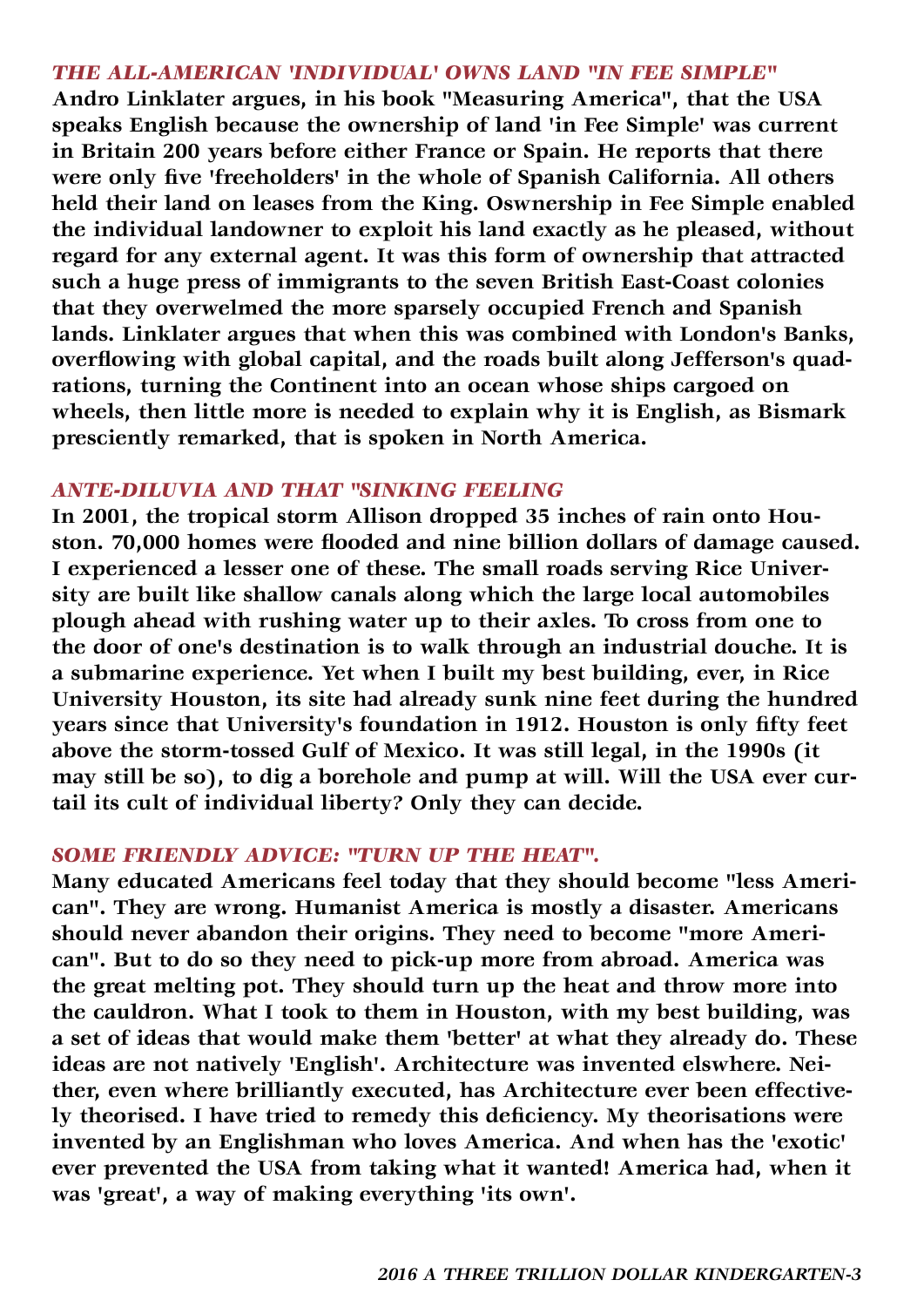# *'THE ARCHITECTURE OF PACIFICATION (and so of Peace).*

**It is surely time, after pouring three trillion dollars into the sands of the Middle East, to consider the well-attested utility of Architecture, of the 'proven' idea-bearing sort, to the project of installing a 'Constitution'. Whereas the military of the West is brilliant, and almost beyond criticism, the Anglo-American West found itself so surprised by its failure to 'win the Peace' that a positive torrent of books and papers have been published, mainly in the USA, which feels its loss more keenly than Britain, to discover how and why it lost what I think is fair to call, as I have in my 44 Lectures: "The War of the Arts of Peace".**

## *REGIME CHANGE.*

**A campaign of "regime change", whether invited or not will fail to achieve its object unless the destined re-constitution (with a small 'c'), is inscribed with the absolute permanence of building-it-into the lifespace of the targeted state. Recent events in Iraq and Afghanistan prove the futility of merely 'writing' a textual constitution. Text is, for most humans, a 'secondary reality'. Regime Change, if it is to be in any real sense 'constitutive' must be written in the tarmac, steel, wood and stone, not to mention polychrome ornament and giant graphics, inlaid pavementfloors and all of the quotidian of the human lifespace itself. That is what is meant by what I term an "Ontic Constitution", a Constitution that has become enfleshed, reified and carnally 'real' (as was meant etymologically - by 'Royal').**

# *NO 'HEAVY WEAPONS'.*

**Yet no such possibility exists with the tools offered by the** *'Architecture Autre'* **invented by the 20C. Indeed the most 'Modern' of them, which is "Deconstruction"** *expressly excludes* **any such utility. It is somewhat ironic that the three-trillion dollar regime-change initiated by the Neo-Conservatives of the USA coincided, almost exactly, with the absolute inutility of the essential tool of Architecture to their efforts of pacification! These were 'Conservatives' (even if only "Neo"), of all people, who did not know how to use a 9,000-year-old Medium! The Anglo-American failure in the Middle east cannot be blamed upon the Military, as-such. The 'hot' war was won in four weeks. It was lost** *at home* **by the peculiar incompetences of Anglo-America's gubernatorial culture.**

**I have read the following books in order to discover if any of them had any sense, any intimation at all, of the role of anything like the Architecture of the Ontic Constitution that is the ambition of my 44 Lectures.** 

**1. LOSING IRAQ: "Inside the Postwar Reconstruction fiasco", David L. Phillips. WESTVIEW PRESS 2005.**

**2. THE OCCUPATION OF IRAQ: "Winning the war and losing the Peace",**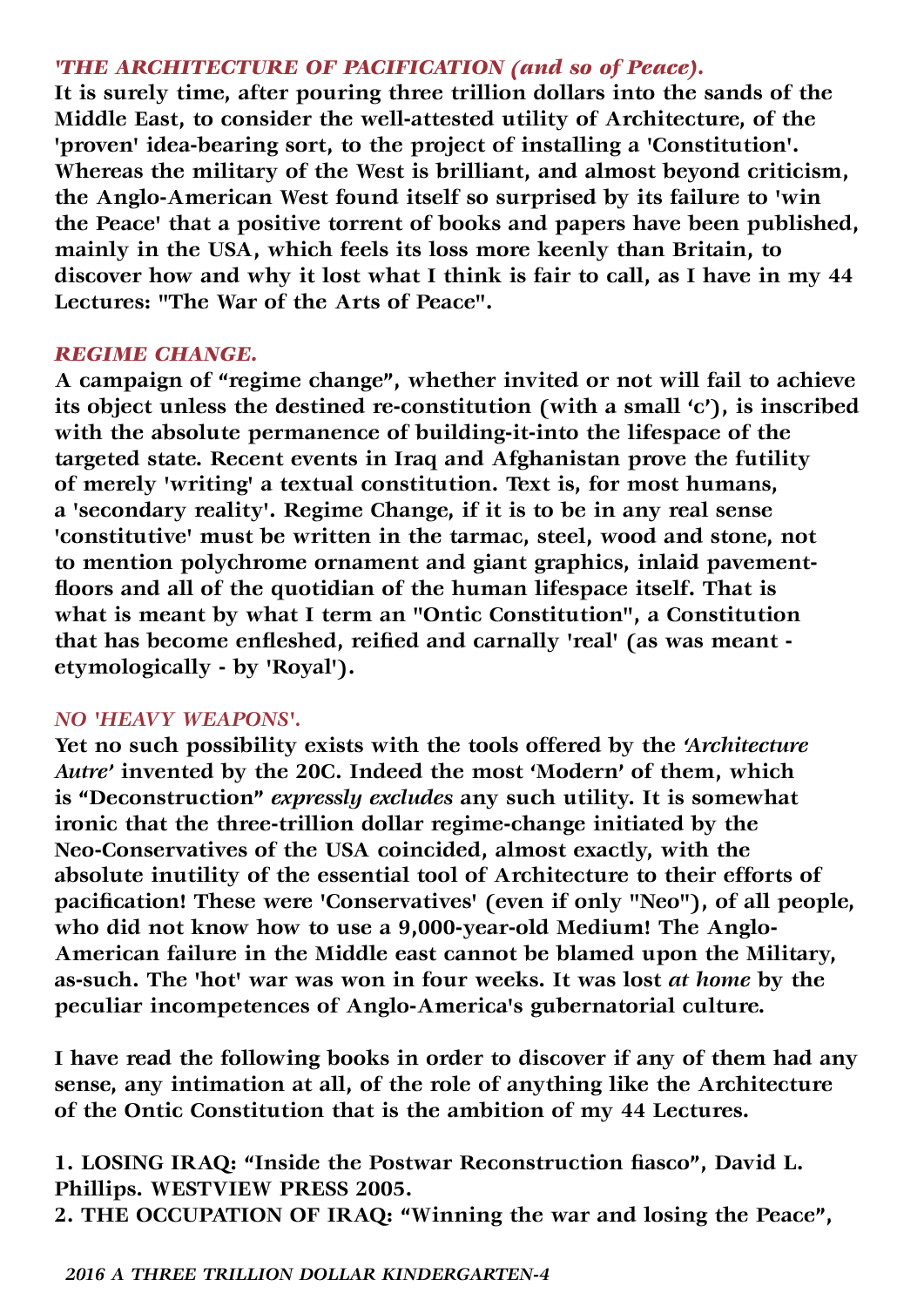**Ali A. Allawi. YALE 2007.**

**3. WE MEANT WELL: "How I helped lose the battle for the hearts and minds of the Iraqi People", Peter Van Buren. METROPOLITAN BOOKS 2011.**

**4. THE ENDGAME: "The inside story of the struggle for Iraq, from George W. Bush to Barack Obama", by Michael R. Gordon and General Bernard E. Trainor. VINTAGE 2012.**

**5. WRONG TURN: "America's deadly embrace of Counter Insurgency", Colonel Gian Gentile. THE NEW PRESS. 2013.**

**6. THE GOOD WAR: "Why we couldn't win the war or the peace in Afghanistan", Jack Fairweather. JONATHAN CAPE 2014.**

**7. WHY WE LOST: "A General's inside account of the Iraq and Afghanistan Wars", by Daniel P. Bolger. MARINER 2015 (1st Ed. 2014).**

**8. HIGH COMMAND: "British Military Leadership in the Iraq and Afghanistan wars". HURST & Co. 2015.**

**Unsurprisingly they did not. It only confirms, by the reports of the participants, why the "Three Trillion War" was such an extraordinary POLITICAL failure while the four-week blitzkreig was such an outstanding MILITARY success. It was not, really, that, as Napoleon observed of the Russians as they burnt Moscow: "these people do not know when they are beaten". It was that no one on the Allied side knew how to win the "War of the Arts of Peace".**

# *REAL ESTATE TO ESTABLISH THE NEW REAL.*

**Architecture, of the sort exercised for the 9,000 years prior to the 20C, has the ability to coincide real-estate with discursive mental activity. While not fulfilling the impossible ambition of Le Queu and his proposal for an** *Architecture Parlante* **to address the sans-culottes of the 18C French Revolution, it can serve to cargo ideas to those who have learnt how to unpack them. The City-Quarters described in Lectures 40 to 44 are designed to be capable of being "iconically-engineered' to become a home to any and every variety of cult, cults or cultures - both singular and plural. How much better would it be if such permanently-useful real estate were to be a principal instrument of Regime Change itself, rather than left behind as thousands of tons of dusty concrete "T-Walls" after a failed pacification? Bomb-proofed bunker-blocks can begin life as the lower, foundational floors of "Handy-Square" city blocks. These are then completed, during the period of counter-insurgency "regime change" into prettily onamented and coloured real estate - thus helping to pay for the costs of the expedition!**

# *A "WAR OF THE ARTS OF PEACE".*

**It is necessary to design the military campaign to include the delineation of the sites required for however many of the "Constant City-Quarters" are**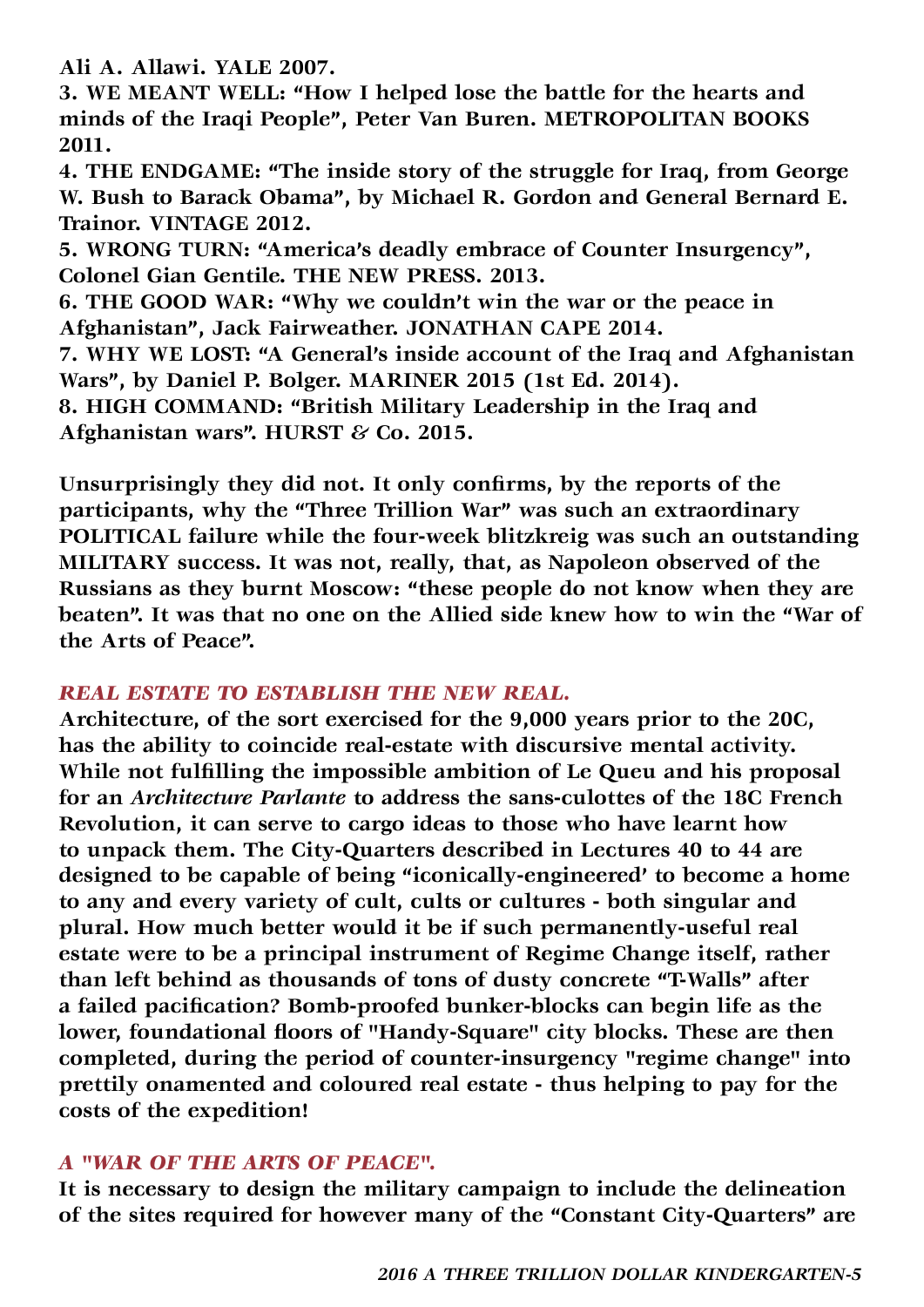**needed to inscribe these 'walk-in' Constitutions. If one is going to destroy a city for purely military reasons one could have an eye for its future employment as the ritual theatre of an Ontically-inscribed Constitution that will build "Regime-Change" permanently into the defeated state.**

# *THE "HANDY-SQUARE": STAGE ONE: "SHINING LIKE THE SUN".*

**The idea may sound over-ambitous. In fact it is rather simple. These city-blocks begin as 110x110 metre square gold-sprayed pre-cast concrete fortresses with 2m deep earth roofs planted as mortar-bomb-proof gardens. These shelter the invaders. Spraying the bare grey concrete with gold paint shows respect. The Basra sun heated the city up to 53.9 ˚K this last July. A golden city block would shine with an amazing brilliance under such photonic bombardment. Gold shows that the Invader has some class. Gold is the sign of the incorruptible sun. To go around in a military uniform covered in what looks like the spill from a kitchen trash-bucket shows no respect for the ancient culture of the 'Two Rivers'. It offers them no hope that the invader knows anything more than the dark and dreary chemistry and physics of death and destruction.**

# *FROM FORTIFIED CIRCULATION TO OFF-STREET MASS TRANSIT.*

**The trenches required for underground pipes wires, drains and services, when over-floored with concrete as they usually are, can be left unbackfilled for some time to act as shrapnel-protected circulation trenches. Vehicular supply routes, which must flow directly from the Airport into this new City-Quarter can be by underground tunnels of large diameter pipe segments whose above-ground will be a cordon sanitaire patrolled by drones which will destroy anything that moves. This is to prevent sabotage. This supply circulation will be later converted into an underground, rubber-wheeled, off-street movement system for the completed City-Quarter. Such is the extraordinary poverty of imagination of our 'modern' city planning that no one ever thinks that cities will clog with automobiles through they have done this every day, everywhere, for the last five decades! A rubber-wheeled dual energy 'metro' system is easier than a metal-wheeled railway to integrate with existing suburbs as the rubber-wheeled vehicles can surface and become petrol driven buses or electrical trolley-buses.**

# *"HANDY-SQUARE" STAGE TWO: WORKSHOPS BELOW, FLATS ABOVE.*

**The older 'bunker-blocks' are transformed by stainless steel mesh shotnailed over their golden flanks. Onto this is stuccoed their final coverings in cobalt blue and venetian red and all the other luscious hues that modern chemical chromatology has learned how to make capable of resisting Iraq's ferocious sun. Even the miserable brown muck favoured by the military can take its place as a decent ochreous umber. Then the "Bunker Block Bases", now with a securely blooming "Square (3rd floor roof), Garden, can be built upwards to their permnent completion before becoming occupied by**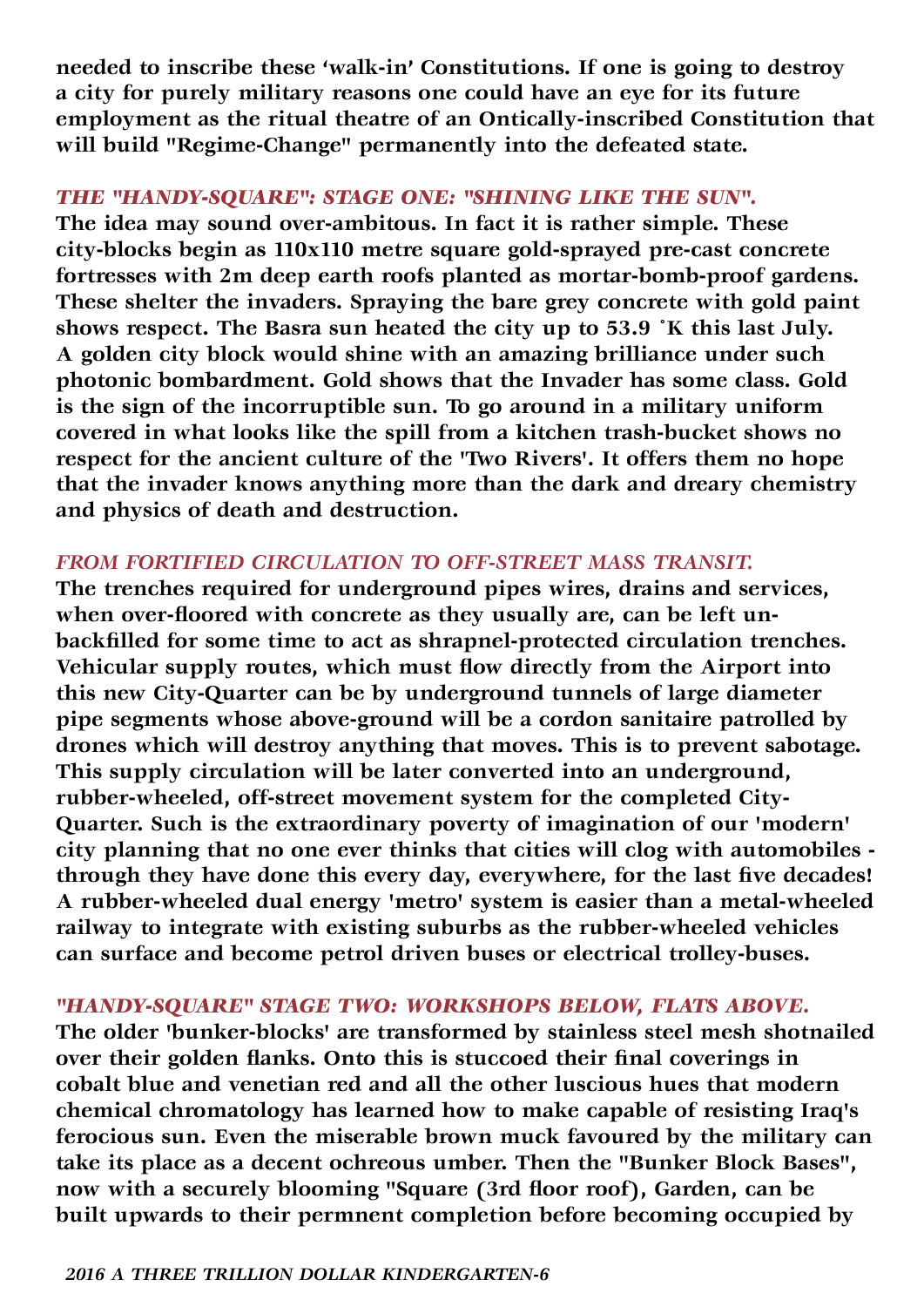**Tenants. During this completion of the stucco-faced inhabited super-blocks further, encircling and protecting (gold-sprayed raw concrete), new blocks are methodically added from prefabricated concrete parts that are cast and formed inside the first-to-be-erected "bunker blocks". These older groundfloor workshops then become commercial industry under the gardenapartments. The complete city-quarter, when built, is lived-in only by those who have learned how to participate-in and operate its built-in and surface-scripted Constitutions both political, cultural and economic.** 

#### *THE 'CITY-QUARTER'.*

**One way of organising these Handy-Squares of around a hundred housholds is to constitute each one as a joint-stock company whose Householders are its Shareholders. When one of the duplex apartments is sold the share goes with it. The share allows its owner to participate in the government of the company in whatever way its Constitution allows - including its profits and losses. This gives all of its householders an interest in promoting and benefiting the 'company' which is also their property. A similar constitution could be applied to any larger grouping of handy-squares and "fluvial blocks" all the way up to a whole City Quarter. These new 'cities-next-to-a-city' was how both the Greeks and the Arabs introduced their conquering cultures. These willing and well-trained early populations would likely be refugees, both local and ex-patriate, who respected the Western way of a deperonalised, supra-tribal, supra ethnic Constitutionality. They would mediate the transition from sectarianism.**

# *APPROPRIATING THE BODY-POLITIC TO THE ONTIC CONSTITUTION.*

**While building and occupying the first 'Handy-Squares', the first prefabricated Fluvial Blocks would be also begin to be rapidly assembled (the Constant City has only two 'block-types' for the moment). The Fluvial Block also accommodates residences and even some street-level uses. But it is also used to form the 'cité administratif, with its towers (quite modest at around 20-30 floors), the 'Place des Pouvoirs' and the Nymphaeum-quarter. I use French and Latin because the English vocabulary of City-Design is compulsively positivistic. It lacks a reasoned attitude to the metaphysical. The British Empire was culturally-disruptive rather than constructive. The 'American Century' less deliberately-so, but as seemingly ineffective. The Socio-Plastic use of the Fluvial Block is original and unique to the Constant-City Method of Pacification. It is to appropriate the Body Politic of the society in question and situate it within the Fluvial Narrative along with the Event Horizons of the Ontic Constitution. Its huge and carnate spatial body not only manifests the idea of the Body Politic but also inscribes it, especially at each Event-Horizon, in colour and gold (gold is essential in Asia) with both the ideas of the East AND, which was the whole 'point' of the Iraq Campaign, with the "Rites of Reason" that are the mark of the 'West'.**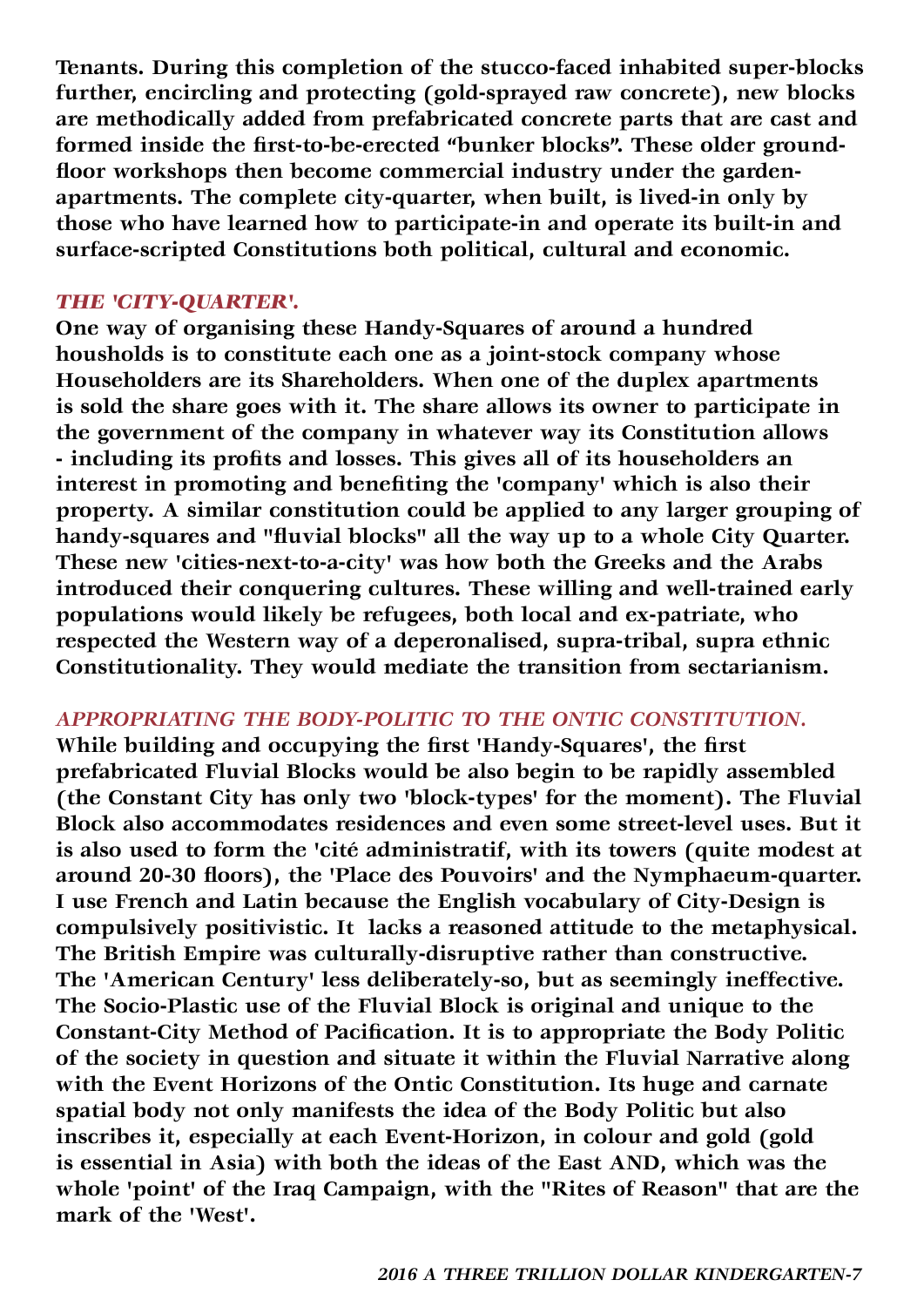# *FROM WRITING ON PAPER TO WRITING ON WALLS.*

**The effect of this will, it it proposed, be more effective than the promulgation of a 'Western Type' Constitution as a written document that is merely 'voted' into being. It was its failure in Iraq that prompted my interest in this modern use of what L.B.Alberti, in the 1430s, titled "The Paradigmatic Medium of Civilisation". It recalls the fact that, for most of its history in the theoretical writings of the West, from Augustus Caesar until the abolition of walled cities at the end of the 19C, Civil Architecture was never entirely separated from Military Engineering. Architect-Practitioners were expected to be skilled in the whole spectrum. Now that war is discussed in its most advanced academies as no longer being entirely that of the "manoeuvring of large formations", but of "operations conducted in the midst of populations" (of persons identified only with difficulty as combatants), we seem to have returned to the sorts of 'war' in which 'walls' have, once again, a "war-fighting" role.** 

## *THE POVERTY OF THE PUNITIVE.*

**To put it bluntly, the 'punitive' recourse to the institutionalisation of the Constitutionally Democratic Politics of the West has, at least in Asia, largely failed. Those who resist it know that if pushed too far the USA will physically damage them to an almost unbearable degree. But this physiocratic primitivism has, if anything, reduced even further the appeal of Western Ways.** 

# *THE SEDUCTIVE PLEASURE OF SELF-GOVERNMENT.*

**An Ontic Constitution entails that if a conflict turns to war, then after the enemy culture is defeated, its 'body politic' will be reified within an entirely re-built quarter of its capital city, and any other major cities chosen for such transformations. This Quarter will be permanently occupied by Westernised ex-patriates and even immigrants. Its government will be entirely in the 'Quarter's" hands. Its public rites and rituals, of which there will be a deliberate excess, will illustrate the reasoned and provocately projected ethos of a 'transformed' culture that combines the local with the global. This demonstrative, local and massively permanant "regime change" will inscribe, on the conquered own soil and in their conquered's own language and culture, the critical ideas of the West, not the least amongst which will be the seductive powers and pleasures of selfgovernment and the joys of the free expression of opinion and argument. Needless to say that amongst these will be, and this will be a dramatic day, the moment at which the females of the conquered culture will be recovered from the restricted and ancient role of being mere 'breeders' and released into the Western freedom of being citizens free to choose WHAT they will be. Children are a blessing but the spirit must be fee to choose.**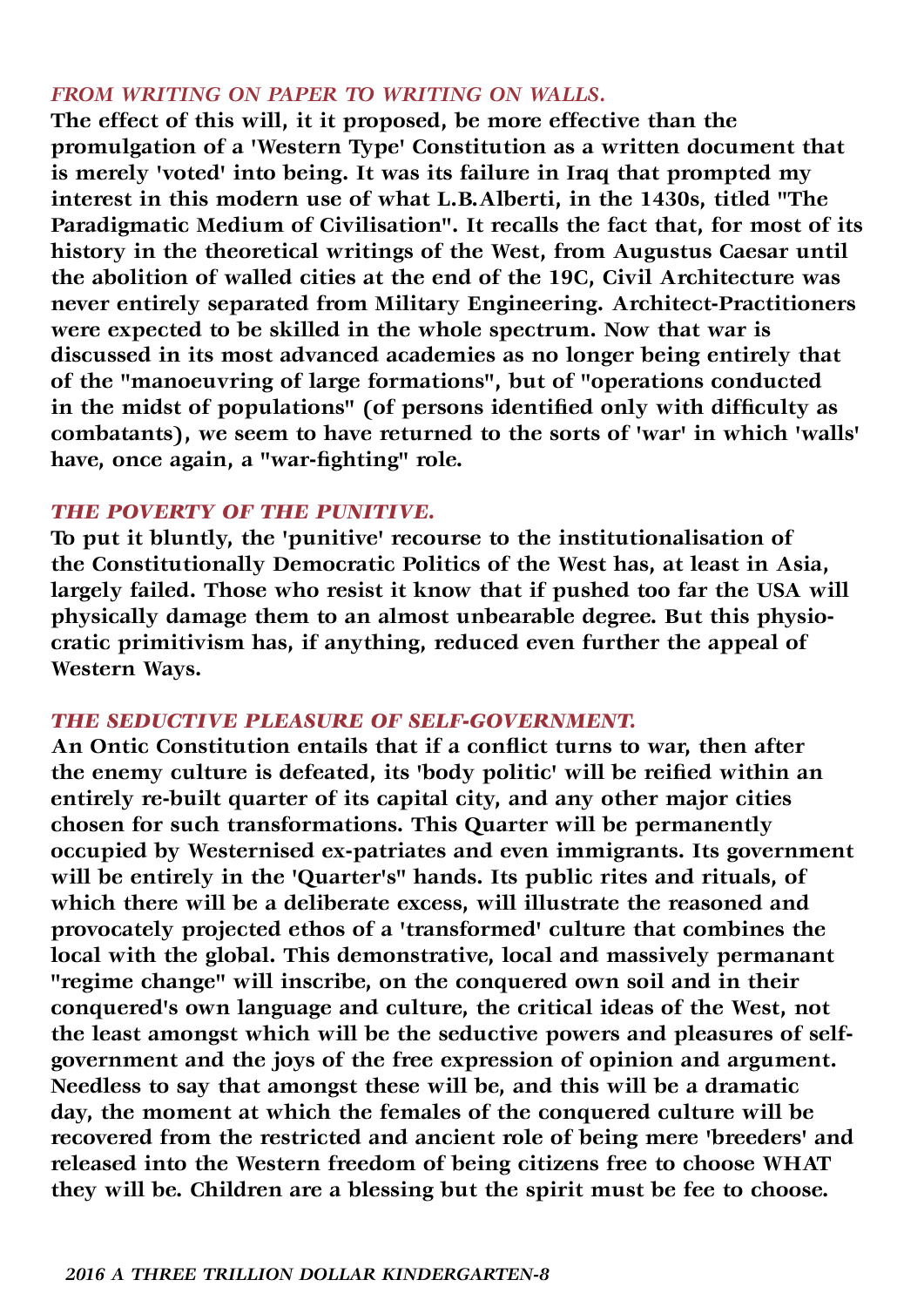#### *TRIBALISM AND ETHNICITY WITHIN THE UNITARY 'STATE'.*

**The patent 'constitutionality'(at every level from the economic to the metaphysical), of each Quarter of a Constant-City leads it to be able to accommodate the 'spirit' of a culture. There could be a Quarter for each component of the Nation of Iraq. These would be divisions with a long history, such as distinct 'Quarters' for the national sub-cultures of the Sunni, Shia and Kurd. The smaller fractions could be accommodated within a larger one in the way that, for example, the Kurdish quarter might be more sympathetic to Yazidis or Assyrian Christians.**

# *THE ULTIMATE AMBITION OF MY GENERATION.*

**The failure of Iraqi Freedom was its inability to constitute a culture for what one might designate the 'central' quarter. The particular virtue of the 'Constant City' formula is that it is a "city that is always the same", however large it grows or however reduced the size to which it shrinks. Its phenomenologies of constitutionality, whether political, economic, social or simply poetical/spiritual are both local to each separate Quarter as well as universal, or 'total'. This invention was always the ambition of my WWII generation, besides which all the puffery of the last half-century is mere drivel - of the sort haemorrhaging every minute from our useless Architectural Academies. These universal topological phenomenologies can also encompass the whole vastness of a Metropolis. Both Quarter and City revive, in the way that Mellart discovered the aboriginal 'internal motor' of Architecture, the original role of the city itself in each of the five original city-generating cultures. The Constant City adds-back the ritual space in which the Body Politic can reify itself through quotidian experience and then all the way up to complete rituals and other epiphanic incarnations.**

# *THE IMPOTENCE OF THE ANGLO-AMERICAN WEST.*

**The age-old cements that used to bind human institutions can no longer be conveniently used. They were those of War and Religion. War has become both too expensive as well as too destructive. Religion, that continues in some cultures, no longer 'works' for the West. The final destruction of the Nation of Iraq was not the ambition of the brief war of Iraqi Freedom. Iraq may have been ill-governed by the Baath Party as it collapsed under Saddam. But today, after every effort by the "Coalition", the ex-nation has split into three essentially autonomous regions. Iraq no longer exists as a 'governed state'. Nor does the West seem to have any way at all, to make of it even what it not yet was, a new Nation.** 

**This tendency for larger political wholes to fissure can be witnessed even in Britain, once reasonably-considered to be a simple island whole that was united by an incredible history. Who could have imagined that the parts of the Union Jack would want to reduce to an even smaller, even more miserable little fragment, when viewed from the vastness of a globe which**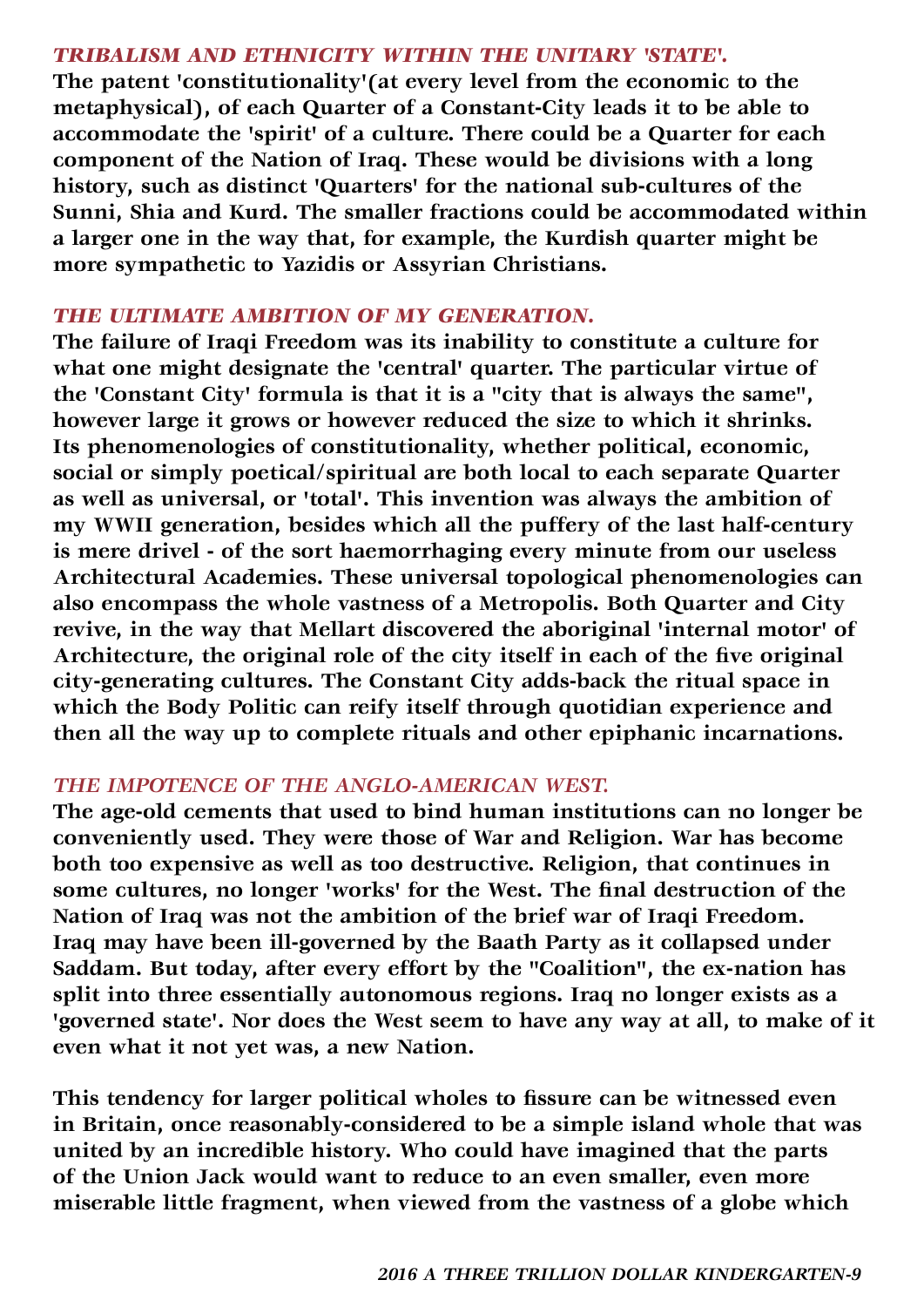**no longer has to pay them any notice. What do the British think they count for today, stripped of their Empire? As for the Scots or the Welsh?. What do they mean? Essentially very little indeed on the map of twenty-first century global politics. Without the means to build a 'universalising' spirit we seem to drift backwards into puerile, backyard, rustic tribalisms.**

#### *RITUAL SPACE AND THE 'BODY POLITIC'.*

**The ritual space of the Constant City offers both the central quarter and, even the whole metropolis to the institution of the peaceable arts of rite and symbol so that both ancient and local versions of the 'Body Politic', as well as the necessary epiphanies of the future nation, can be reified. The ambitions for the future and the nation cannot be anything but resolutely scientific and reasoned. The central, or "National", quarter, in a city as torn as Baghdad would arguably do best by doing its best to carry-on its discourse speaking the global language of English. A nation newly-formed, or radically renewed after a civil war, cannot allow one of its sub-cultures to violently dominate the others - as in the past. The English no longer rule India. But the English language remained as one of those chosen by the Indan State to mediate between its disparate parts after de-colonisation. English is spoken better, more clearly, and with a larger vocabulary, in India today than it is by most inhabitants of its originating island.** 

## *AN ENGLISH NO ONE CAN SPEAK BUT THE ENGLISH.*

**The Island's language is, in fact, no longer its own. It is, by the facts of our peculiar History, now the Global Lingo. This gives pain to some natives of the island. Everyone else has their own language, some even have one that no one else speaks at all. Only the English have no 'secret' language. This is situation that some islanders are attempting to rectify. They seek to invent an 'English' that only they can decipher. Well, good luck to them, as long as they can still speak the Queen's Own.**

## *IMPERIAL MANDARIN RETIREE = 1945 BRITISH LABOUR EM-PEE.*

**The dimension of the quotidian lifespace that can be designated a settlement's 'ritual space' is, inter alia, the theatre of what Hannah Arendt calls "the Space of (political), Appearances". What little of it remained from our history was DELIBERATELY DESTROYED by the post-WWII Labour administration. The story is told in Lecture Three: "The End of Urbanity". The returning Imperial Mandarins of the Labour Party applied to THEIR OWN PEOPLE the governing principles that had served the British Empire for its long centuries. What else could they do? They knew no better methods than to disparage, insult and ingore the metaphysics of the 'subject peoples' and to attend only to the narrow spectrum of the 'positive' matters of technology, industry, war and finance.**

## *'BRITISH' INDIA AND THE 'TABOOS' OF IMPERIAL RULE.*

**My father was born in India. My grandfather went there after being born**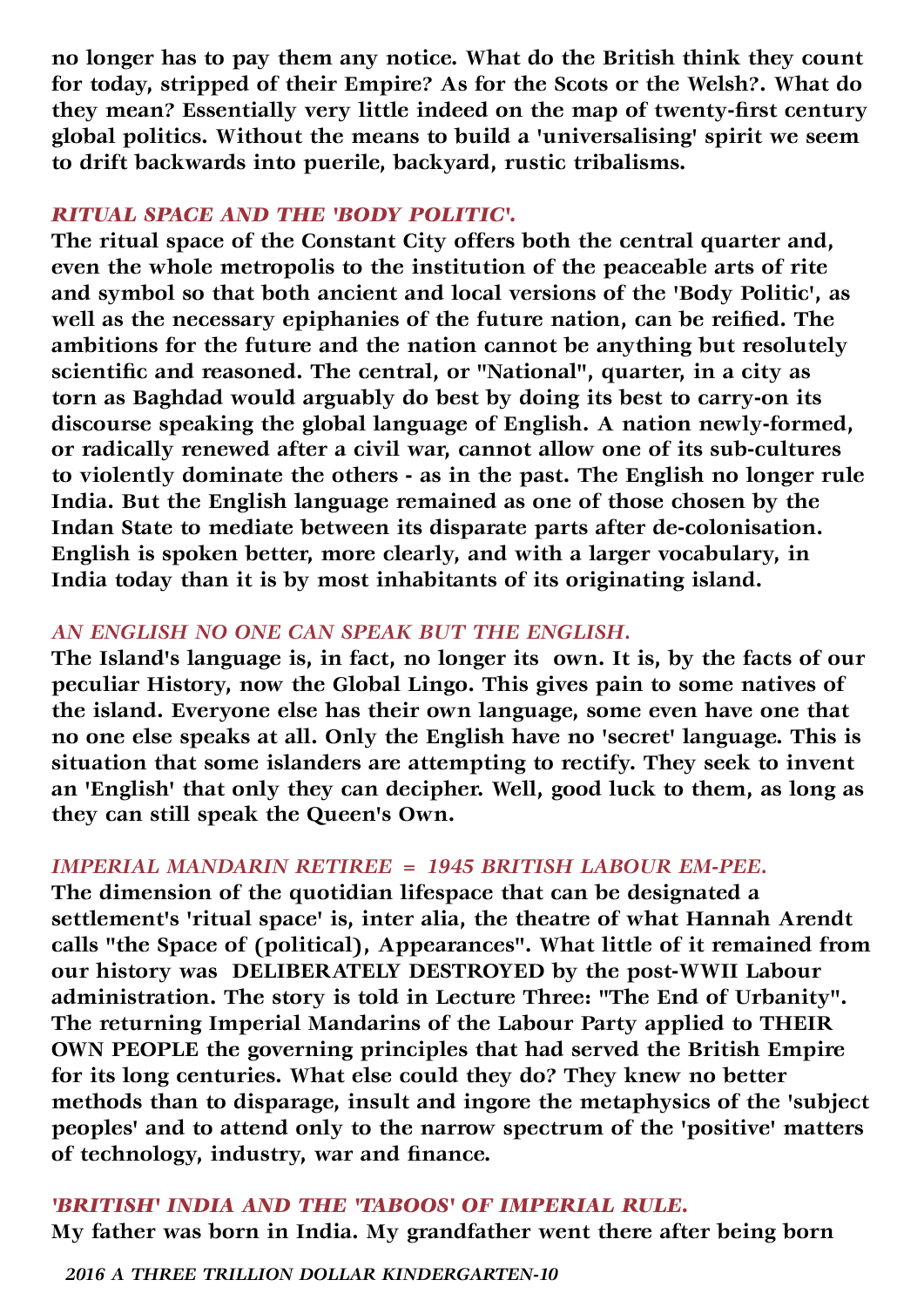**in Scarborough. My mother was born in Rosario, Argentina. I was born in Malaya - as the imperial possession was then known. While 'British to the racial core' I was never imprinted with the Britain of green hedgerows and misty dampness. I came here when I was twelve. It was already too late. I warm to the smell of cow-dung and rock-dry earth. I returned to India after 42 years. I visited it on behalf of two Clients, one British and one Indian. I could not 'return' as a mere tourist. One cannot be a 'tourist' in a country one has 'owned' for centuries. I had to be 'on business'. I felt enormously 'at home'. Yet it was the dense mass of an Indian crowd that so affrighted some American visitor that he became a stellar advocate of the 'Ecological Movement" and prominent adviser on human over-population.**

#### *A CAPABLE AND PRACTICAL PHYSICALITY.*

**We British had, during those centuries made excellent measured drawings of the sub-continent's architecture. I have some of the Leather-bound volumes of this Archaeological Survey of India. We composed historical works on its many varieties. The Raj supported schools of architectural design. Its officers had designed and built many buildings in an amiable style that was loosely known as Indo-Saracenic. Lutyens hated it, which is why his buildings, however marvellous, were a useless model for India. One of the better English manuals of Architectural composition was carried in the knapsacks of the Royal Engineers whose institution had scripted it to aid their work.**

## *THAT WAS INCAPABLE OF METAPHYSICALITY.*

**Yet, during all those centuries, India had to wait for the 20C before anyone from the West composed a text of which Rabindranath Tagore could finally say was a proper 'understanding' of the subcontinent's architecure. It was composed by Stella Kramrisch, a German-Jewish refugee from Hitler who married an English army officer. Kramrisch ended her days in charge of the Indian collection of the Metropolitan Museum of Art in New York. Britain today is just as 'ruined' as the Middle East that we have so recently assisted in destroying. The peculiar thing is that we know this, but cannot either see why or what to do about it. This is because we, and in Britain especially, are still incapable of putting the Medium of Architecture to profitable use.** 

## *PUTTING YOUR NEW POWERS TO WORK.*

**To understand why this should be so is the partial ambition of this essay and its exploration of the "Architectural Interior": theatre of the "Rites of Appearing" - both at the scale of personal intimacy and that of a whole city-quarter. To understand this incapacity, and to learn how to rectify the defect it will be necessary to follow my Course. Those who do so will learn an entirely new operational vocabulary as well as the old skills needed to put it to work.**